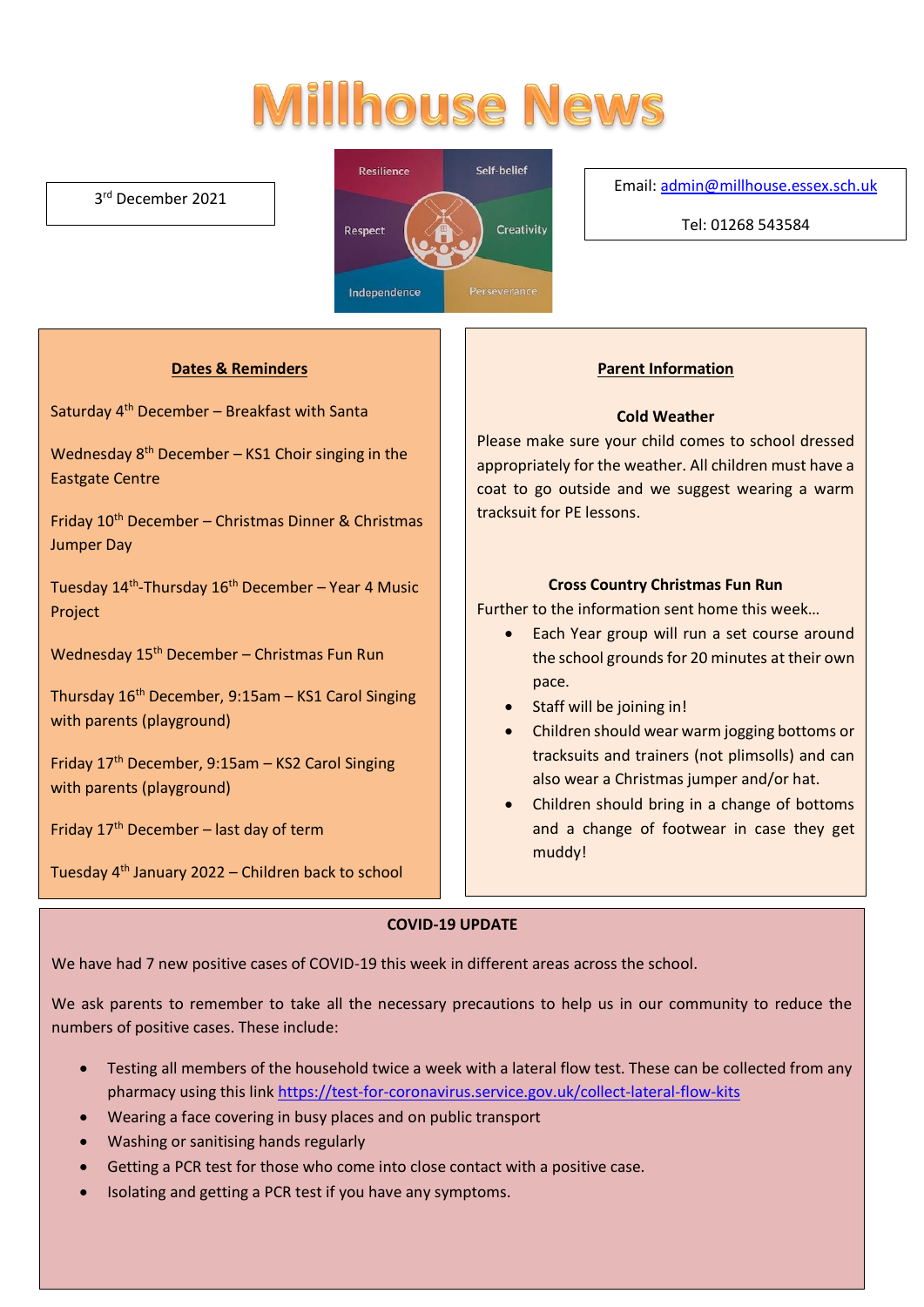

### **Friday 10th December**

**This will be a non-uniform day and we are encouraging children to wear a Christmas jumper or T-shirt for a small donation to Save the Children.**

**Jumpers and T-shirts don't have to be shop-bought but could be a plain top decorated with some tinsel and baubles!**

**Donations can be made on the School Gateway next week.**